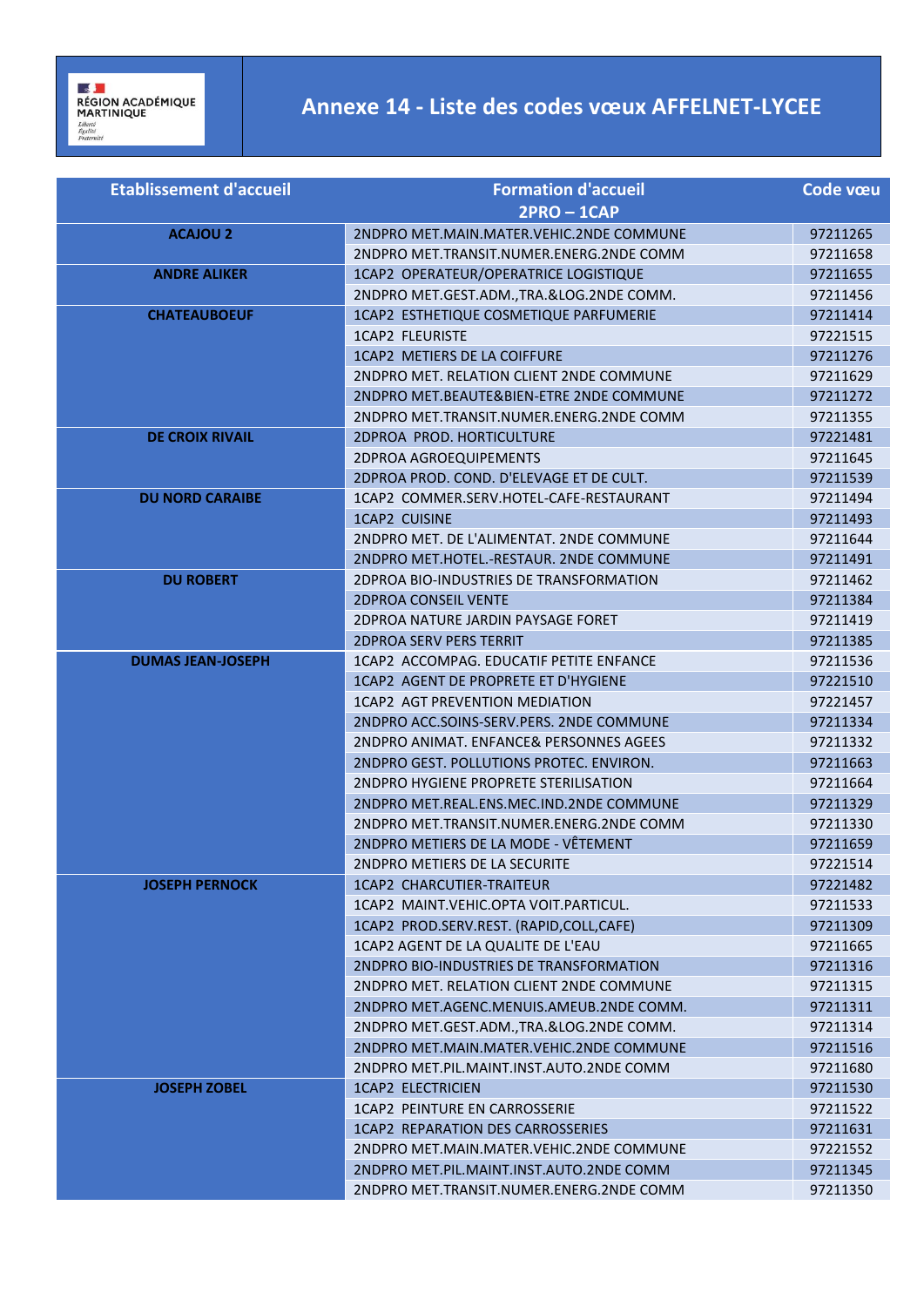| <b>LA JETEE</b>                       | <b>1CAP2 CHARPENTIER BOIS</b>             | 97211286 |
|---------------------------------------|-------------------------------------------|----------|
|                                       | <b>1CAP2 ELECTRICIEN</b>                  | 97211416 |
|                                       | 1CAP2 MENUISIER ALUMINIUM-VERRE           | 97211674 |
|                                       | 2NDPRO MET.AGENC.MENUIS.AMEUB.2NDE COMM.  | 97211287 |
|                                       | 2NDPRO MET.CON.DUR.BAT.&TRA.PUB.2NDE COM  | 97211638 |
|                                       | 2NDPRO MET.HOTEL.-RESTAUR. 2NDE COMMUNE   | 97211288 |
|                                       | 2NDPRO MET.TRANSIT.NUMER.ENERG.2NDE COMM  | 97211285 |
| <b>LA TRINITE</b>                     | 1CAP2 ACCOMPAG. EDUCATIF PETITE ENFANCE   | 97211649 |
|                                       | <b>1CAP2 ELECTRICIEN</b>                  | 97211532 |
|                                       | 1CAP2 MAINT.VEHIC.OPTA VOIT.PARTICUL.     | 97211402 |
|                                       | <b>1CAP2 PATISSIER</b>                    | 97211458 |
|                                       | <b>1CAP2 PEINTURE EN CARROSSERIE</b>      | 97211403 |
|                                       | 1CAP2 REPARATION DES CARROSSERIES         | 97211340 |
|                                       | 2NDPRO ACC.SOINS-SERV.PERS. 2NDE COMMUNE  | 97211344 |
|                                       | 2NDPRO ANIMAT. ENFANCE& PERSONNES AGEES   | 97221554 |
|                                       | 2NDPRO MET.GEST.ADM., TRA.&LOG.2NDE COMM. | 97211343 |
|                                       | 2NDPRO MET.MAIN.MATER.VEHIC.2NDE COMMUNE  | 97211339 |
|                                       | 2NDPRO MET.TRANSIT.NUMER.ENERG.2NDE COMM  | 97211341 |
| <b>LEOPOLD BISSOL</b>                 | <b>1CAP2 CARRELEUR MOSAISTE</b>           | 97221557 |
|                                       | 1CAP2 INTERVENT. MAINTENANCE.TECHN.BAT.   | 97211304 |
|                                       | 1CAP2 MACON                               | 97211535 |
|                                       | 1CAP2 MONTEUR INSTALLATIONS SANITAIRES    | 97211448 |
|                                       | 1CAP2 PEINTRE APPLICATEUR REVETEMENTS     | 97211486 |
|                                       | 1CAP2 PROD.SERV.REST. (RAPID,COLL,CAFE)   | 97211432 |
|                                       | 2NDPRO MET.AGENC.MENUIS.AMEUB.2NDE COMM.  | 97221517 |
|                                       | 2NDPRO MET.CON.DUR.BAT.&TRA.PUB.2NDE COM  | 97211670 |
|                                       | 2NDPRO MET.ETUD.MODELIS.NUMER.2NDE COMM.  | 97211460 |
|                                       | 2NDPRO MET.TRANSIT.NUMER.ENERG.2NDE COMM  | 97211300 |
| <b>LUMINA SOPHIE</b>                  | 1CAP2 EQUIPIER POLYVALENT DU COMMERCE     | 97211271 |
|                                       | 2NDPRO MET. RELATION CLIENT 2NDE COMMUNE  | 97211413 |
| <b>MARIUS CULTIER (EX DILLON)</b>     | 2NDPRO ACC.SOINS-SERV.PERS. 2NDE COMMUNE  | 97211647 |
|                                       | 2NDPRO MET. RELATION CLIENT 2NDE COMMUNE  | 97211648 |
|                                       | 2NDPRO MET.GEST.ADM., TRA.&LOG.2NDE COMM. | 97211282 |
| <b>NORD ATLANTIQUE</b>                | 1CAP2 EQUIPIER POLYVALENT DU COMMERCE     | 97211490 |
|                                       | 2NDPRO MET. RELATION CLIENT 2NDE COMMUNE  | 97211489 |
| <b>PLACE D ARMES</b>                  | 1CAP2 EQUIPIER POLYVALENT DU COMMERCE     | 97211451 |
|                                       | 2NDPRO MET. RELATION CLIENT 2NDE COMMUNE  | 97211461 |
| <b>RAYMOND NERIS</b>                  | 1CAP2 METIERS DE LA COIFFURE              | 97211327 |
|                                       | 1CAP2 REPAR.ENTR.EMBARCATIONS PLAISANCE   | 97211662 |
|                                       | 2NDPRO GEST. POLLUTIONS PROTEC. ENVIRON.  | 97221546 |
|                                       | 2NDPRO MAINTENANCE NAUTIQUE               | 97211377 |
|                                       | 2NDPRO MET. DE L'ALIMENTAT. 2NDE COMMUNE  | 97211326 |
|                                       | 2NDPRO MET.CON.DUR.BAT.&TRA.PUB.2NDE COM  | 97211322 |
|                                       | 2NDPRO MET.GEST.ADM., TRA.&LOG.2NDE COMM. | 97211321 |
|                                       | 2NDPRO MET.TRANSIT.NUMER.ENERG.2NDE COMM  | 97211325 |
|                                       | 2NDPRO METIERS DE LA MODE - VÊTEMENT      | 97211323 |
| <b>VICTOR ANICET (EX SAINT-JAMES)</b> | 1CAP2 SIGNALETIQUE ET DECORS GRAPHIQUES   | 97221509 |
|                                       | 2NDPRO ART.& MET.ART:COM.VIS.VIS.PLURI-M  | 97221521 |
|                                       | 2NDPRO ARTIS. & M.ART:MARCHANDISAGE VIS.  | 97221520 |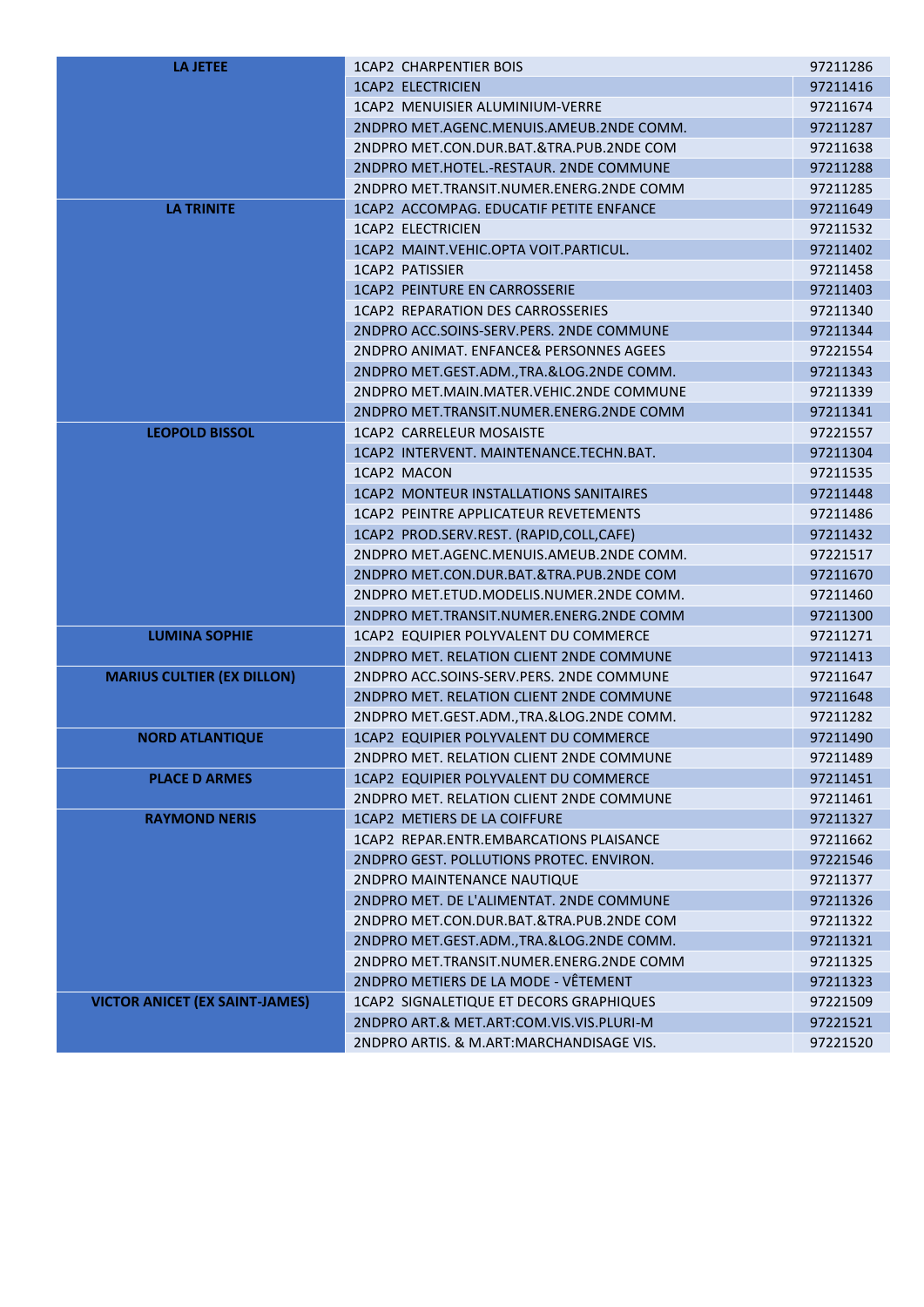| <b>Etablissement d'accueil</b> | <b>Formation d'accueil</b>                      | Code vœu |
|--------------------------------|-------------------------------------------------|----------|
|                                | 1PRO-1PROA                                      |          |
| <b>ACAJOU 2</b>                | 1ERPRO INSTAL.CHAUF.CLIMAT.ENERG.RENOUV.        | 97221538 |
|                                | 1ERPRO MAINT. VEHIC. OPTA VOIT. PARTICUL.       | 97221540 |
|                                | 1ERPRO MET.FROID & ENERGIES RENOUVEL.           | 97221539 |
| <b>ANDRE ALIKER</b>            | <b>1ERPRO GESTION-ADMINISTRATION</b>            | 97221133 |
|                                | 1ERPRO LOGISTIQUE (Nouveau)                     | 97221135 |
|                                | 1ERPRO ORG. DE TRANSPORT MARCHANDISES           | 97221441 |
| <b>CHATEAUBOEUF</b>            | 1ERPRO ESTHETIQUE COSMETIQUE PARFUMERIE         | 97221190 |
|                                | 1ERPRO MET.COM.VEN.OP.B PR.CL.VA.OF.COM.        | 97221323 |
|                                | <b>1ERPRO METIERS DE LA COIFFURE</b>            | 97221548 |
|                                | 1ERPRO METIERS DE L'ACCUEIL                     | 97221371 |
|                                | <b>1ERPRO SYSTEMES NUMERIQUES</b>               | 97221198 |
| <b>DE CROIX RIVAIL</b>         | <b>1EPROA AGRO-EQUIPEMENT</b>                   | 97221456 |
|                                | <b>1EPROA CONDUITE PRODUCTIONS HORTICOLES</b>   | 97221507 |
|                                | CGEA POLYCULTURE ELEVAGE                        | 97221455 |
| <b>DU NORD CARAIBE</b>         | <b>1ERPRO BOULANGER-PÂTISSIER</b>               | 97221561 |
|                                | 1ERPRO COMMERC. SERVICES EN RESTAURATION        | 97221559 |
|                                | <b>1ERPRO CUISINE</b>                           | 97221560 |
|                                | 1ERPRO POISSONNIER-ECAILLER-TRAITEUR            | 97221562 |
| <b>DU ROBERT</b>               | <b>1EPROA AMENAGEMENTS PAYSAGERS</b>            | 97221176 |
|                                | <b>1EPROA SERV PERS TERRIT</b>                  | 97221459 |
|                                | 1EPROA TEC CONS VTE ALIMENTATION (PAB)          | 97221384 |
|                                | 1ERPRO BIO-INDUSTRIES DE TRANSFORMATION         | 97221357 |
| <b>DUMAS JEAN-JOSEPH</b>       | 1ERPRO ACC.SOINS-S.PERS. OPT.A DOMICILE         | 97221377 |
|                                | 1ERPRO ANIMAT. ENFANCE& PERSONNES AGEES         | 97221192 |
|                                | 1ERPRO GEST. POLLUTIONS PROTEC. ENVIRON.        | 97221454 |
|                                | <b>1ERPRO HYGIENE PROPRETE STERILISATION</b>    | 97221458 |
|                                | 1ERPRO METIERS DE LA MODE - VÊTEMENT            | 97221452 |
|                                | 1ERPRO METIERS DE LA SECURITE                   | 97221547 |
|                                | <b>1ERPRO METIERS ELECT. ENVIRON. CONNECTES</b> | 97221297 |
|                                | 1ERPRO TEC.REAL.PR.MEC.OP.REAL.SUIV.PRO.        | 97221295 |
|                                | 1ERPRO TECH.CHAUDRONNERIE INDUSTRIELLE          | 97221296 |
| <b>JOSEPH PERNOCK</b>          | 1ERPRO BIO-INDUSTRIES DE TRANSFORMATION         | 97221527 |
|                                | <b>1ERPRO GESTION-ADMINISTRATION</b>            | 97221529 |
|                                | 1ERPRO MAINT.MATERIELS OPT.A AGRICOLES          | 97221534 |
|                                | 1ERPRO MAINT. MATERIELS OPT. B CONS. MANUT.     | 97221530 |
|                                | 1ERPRO MAINT.VEHIC.OPTA VOIT.PARTICUL.          | 97221531 |
|                                | 1ERPRO MET.COM.VEN.OP.B PR.CL.VA.OF.COM.        | 97221532 |
|                                | 1ERPRO PROC. CHIMIE EAU PAPIERS-CARTONS         | 97221533 |
|                                | 1ERPRO TECHNICIEN MENUISIER AGENCEUR            | 97221528 |
| <b>JOSEPH ZOBEL</b>            | 1ERPRO MAINT. VEHIC. OPTA VOIT. PARTICUL.       | 97221553 |
|                                | <b>1ERPRO MAINTENANCE SYST.PRODUC.CONNECTES</b> | 97221535 |
|                                | 1ERPRO METIERS ELECT. ENVIRON. CONNECTES        | 97221537 |
|                                | 1ERPRO REPARATION DES CARROSSERIES              | 97221536 |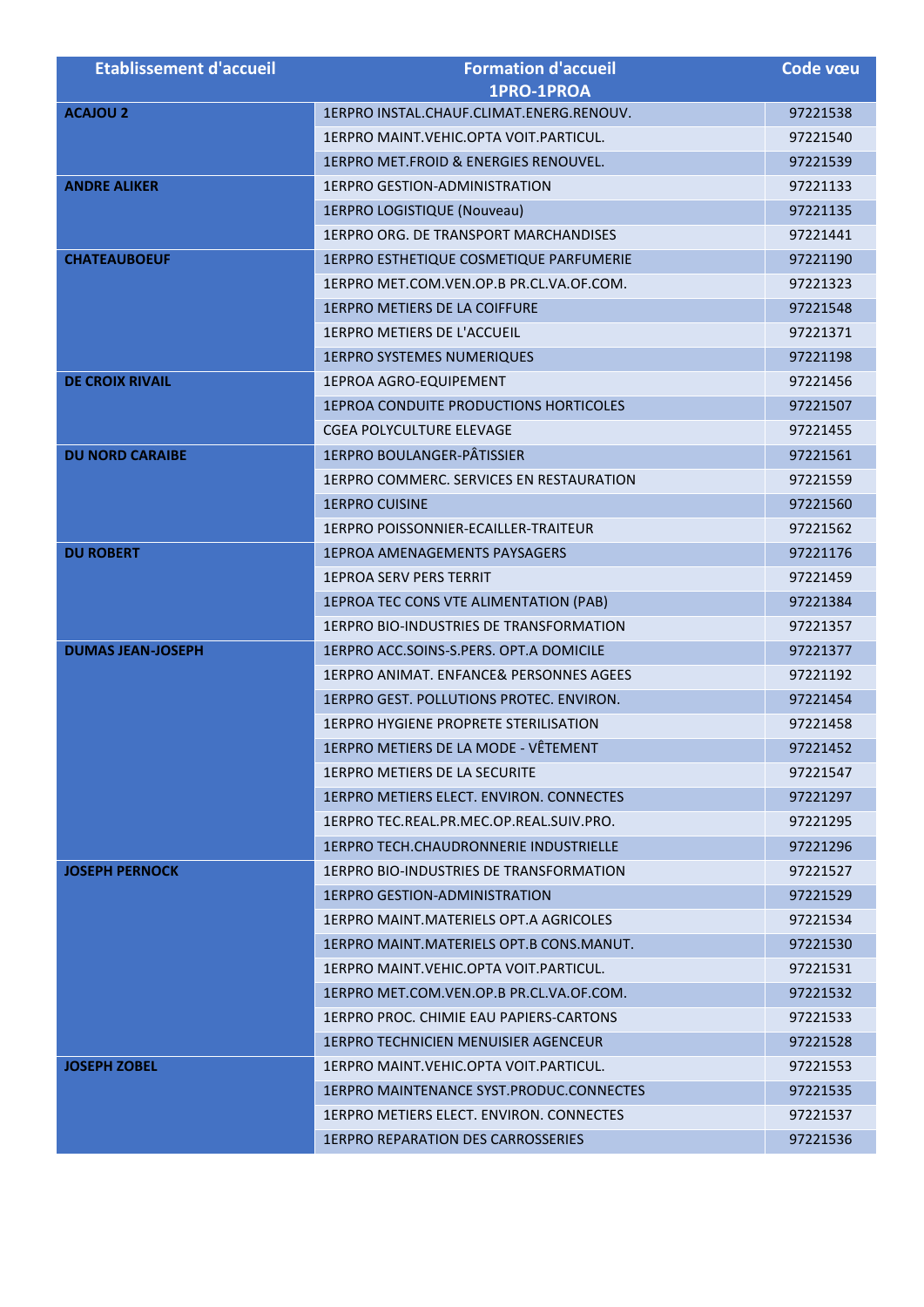| <b>LA JETEE</b>                       | 1ERPRO COMMERC. SERVICES EN RESTAURATION           | 97221526 |
|---------------------------------------|----------------------------------------------------|----------|
|                                       | <b>1ERPRO CUISINE</b>                              | 97221522 |
|                                       | <b>1ERPRO MENUISERIE ALUMINIUM-VERRE</b>           | 97221523 |
|                                       | <b>1ERPRO METIERS ELECT. ENVIRON. CONNECTES</b>    | 97221524 |
|                                       | <b>1ERPRO TECHNICIEN CONSTRUCTEUR BOIS</b>         | 97221525 |
| <b>LA TRINITE</b>                     | 1ERPRO ACC.SOINS-S.PERS. OPT.A DOMICILE            | 97221378 |
|                                       | 1ERPRO ACC.SOINS-S.PERS. OPT.EN STRUCTUR           | 97221556 |
|                                       | <b>1ERPRO ANIMAT. ENFANCE&amp; PERSONNES AGEES</b> | 97221558 |
|                                       | 1ERPRO GESTION-ADMINISTRATION                      | 97221311 |
|                                       | 1ERPRO MAINT. VEHIC. OPTA VOIT. PARTICUL.          | 97221313 |
|                                       | 1ERPRO METIERS ELECT. ENVIRON. CONNECTES           | 97221312 |
| <b>LEOPOLD BISSOL</b>                 | <b>1ERPRO AMENAGEMENT FINITION BATIMENT</b>        | 97221294 |
|                                       | 1ERPRO ETUDE ET REALISATION D'AGENCEMENT           | 97221449 |
|                                       | 1ERPRO METIERS ELECT. ENVIRON. CONNECTES           | 97221299 |
|                                       | 1ERPRO TECHN. ETUDES BAT B ASSIST.ARCHI.           | 97221205 |
|                                       | 1ERPRO TECHN. ETUDES BAT.A ETUDES & ECO.           | 97221148 |
|                                       | 1ERPRO TECHNICIEN BAT.: ORG.REAL.GROS O            | 97221149 |
|                                       | <b>1ERPRO TECHNICIEN GEOMETRE-TOPOGRAPHE</b>       | 97221300 |
|                                       | 1ERPRO TECHNICIEN MENUISIER AGENCEUR               | 97221293 |
|                                       | <b>1ERPRO TRAVAUX PUBLICS</b>                      | 97221301 |
| <b>LUMINA SOPHIE</b>                  | 1ERPRO MET.COM.VEN.OP.A ANI.GES.ESP.COM.           | 97221163 |
|                                       | 1ERPRO MET.COM.VEN.OP.B PR.CL.VA.OF.COM.           | 97221380 |
|                                       | 1ERPRO METIERS DE L'ACCUEIL                        | 97221518 |
| <b>MARIUS CULTIER (EX DILLON)</b>     | 1ERPRO ACC.SOINS-S.PERS. OPT.EN STRUCTUR           | 97221379 |
|                                       | 1ERPRO GESTION-ADMINISTRATION                      | 97221420 |
|                                       | 1ERPRO MET.COM.VEN.OP.A ANI.GES.ESP.COM.           | 97221421 |
| <b>NORD ATLANTIQUE</b>                | 1ERPRO MET.COM.VEN.OP.A ANI.GES.ESP.COM.           | 97221541 |
| <b>PLACE D ARMES</b>                  | 1ERPRO MET.COM.VEN.OP.A ANI.GES.ESP.COM.           | 97221352 |
|                                       | 1ERPRO MET.COM.VEN.OP.B PR.CL.VA.OF.COM.           | 97221183 |
|                                       | <b>1ERPRO METIERS DE L'ACCUEIL</b>                 | 97221370 |
| <b>RAYMOND NERIS</b>                  | 1ERPRO BOULANGER-PÂTISSIER                         | 97221319 |
|                                       | 1ERPRO GEST. POLLUTIONS PROTEC. ENVIRON.           | 97221563 |
|                                       | 1ERPRO GESTION-ADMINISTRATION                      | 97221318 |
|                                       | <b>1ERPRO MAINTENANCE NAUTIQUE</b>                 | 97221157 |
|                                       | 1ERPRO METIERS DE LA MODE - VÊTEMENT               | 97221317 |
|                                       | 1ERPRO METIERS ELECT. ENVIRON. CONNECTES           | 97221156 |
|                                       | 1ERPRO OUVRAGES DU BATIMENT METALLERIE             | 97221320 |
| <b>VICTOR ANICET (EX SAINT-JAMES)</b> | 1ERPRO ART.& MET.ART:COM.VIS.VIS.PLURI-M           | 97221545 |
|                                       | 1ERPRO ARTIS. & M.ART:MARCHANDISAGE VIS.           | 97221451 |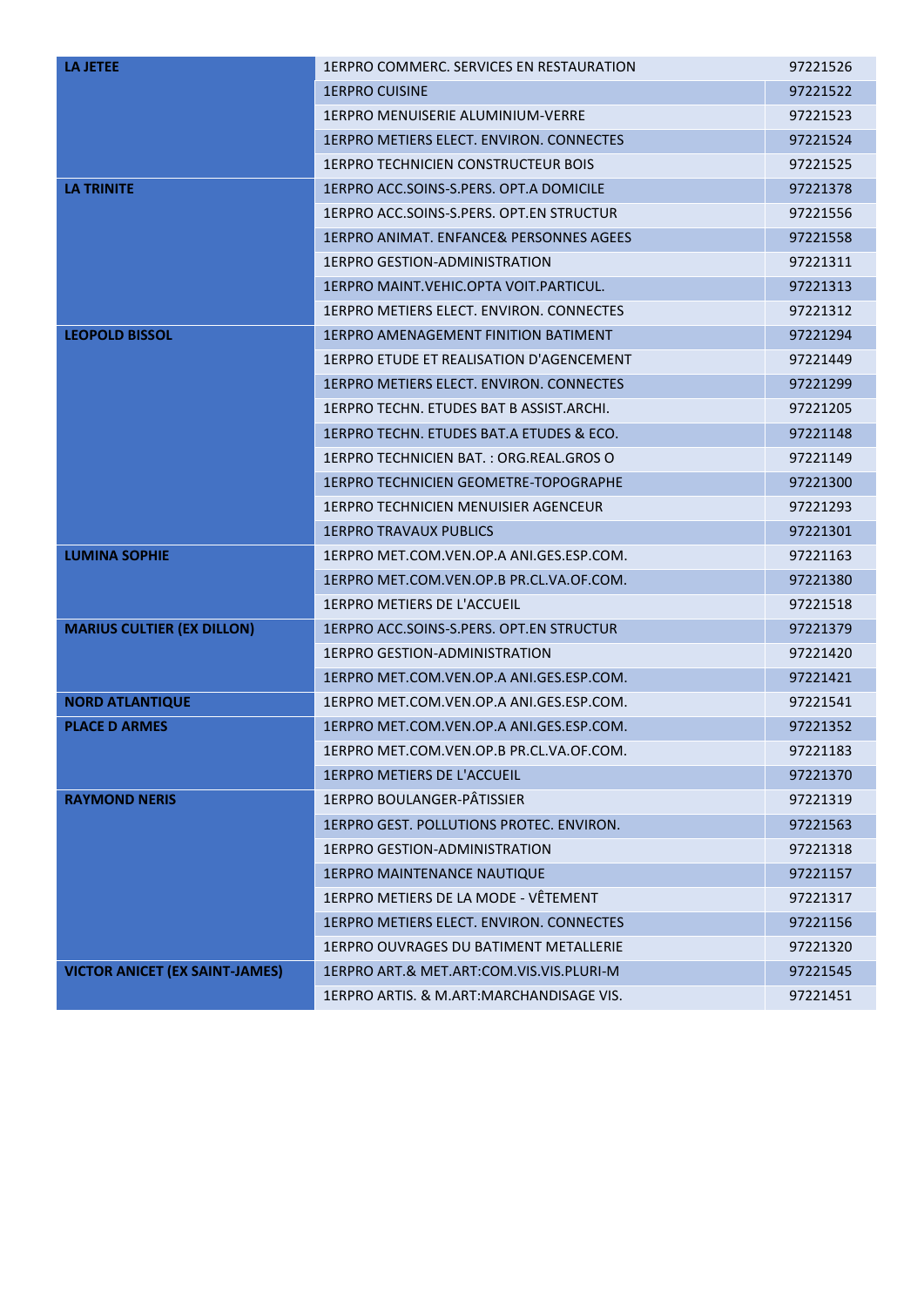| <b>Etablissement</b>       | <b>Formation d'accueil</b>                         | Code vœux |
|----------------------------|----------------------------------------------------|-----------|
| d'accueil                  |                                                    |           |
| <b>ACAJOU 1</b>            | <b>1-STMG SC. &amp; TECHNO. MANAGEMENT GESTION</b> | 97221406  |
|                            | 2NDE GENERALE ET TECHNOLOGIQUE                     | 97211553  |
| <b>ACAJOU 2</b>            | <b>1ERE STI DEVELOPPEMENT DURABLE</b>              | 97221346  |
|                            | 2NDE GENERALE ET TECHNOLOGIQUE                     | 97211554  |
| <b>BELLEVUE</b>            | 1-ST2S SC. & TECHNO. SANTE & SOCIAL                | 97221221  |
|                            | <b>1-STMG SC. &amp; TECHNO. MANAGEMENT GESTION</b> | 97221389  |
|                            | 2NDE GENERALE ET TECHNOLOGIQUE                     | 97211548  |
|                            | <b>1- STL BIOTECHNOLOGIES</b>                      | 97221358  |
| <b>DE CROIX RIVAIL</b>     | <b>1-STAV STAV AGRONOMIE VIVANT</b>                | 97221277  |
|                            | 2NDE GENERALE ET TECHNOLOGIQUE                     | 97211551  |
| <b>DU NORD CARAIBE</b>     | 1-STHR SC.&TEC. HOTELLER.RESTAURAT.                | 97221516  |
|                            | 2NDE GENERALE ET TECHNOLOGIQUE                     | 97211559  |
|                            | 2-STHR SC.&TEC. HOTELLER.RESTAURAT.                | 97211560  |
| <b>FRANTZ FANON</b>        | <b>1ERE STI DEVELOPPEMENT DURABLE</b>              | 97221212  |
|                            | 1-ST2S SC. & TECHNO. SANTE & SOCIAL                | 97221213  |
|                            | <b>1-STMG SC. &amp; TECHNO. MANAGEMENT GESTION</b> | 97221401  |
|                            | <b>2NDE GENERALE ET TECHNOLOGIQUE</b>              | 97211550  |
| <b>JOSEPH GAILLARD</b>     | <b>1ERE STI DEVELOPPEMENT DURABLE</b>              | 97221206  |
|                            | 1-ST2S SC. & TECHNO. SANTE & SOCIAL                | 97221209  |
|                            | 1-STMG SC. & TECHNO. MANAGEMENT GESTION            | 97221429  |
|                            | 2NDE GENERALE ET TECHNOLOGIQUE                     | 97211549  |
| <b>JOSEPH PERNOCK</b>      | <b>1-STMG SC. &amp; TECHNO. MANAGEMENT GESTION</b> | 97221422  |
|                            | 2NDE GENERALE ET TECHNOLOGIQUE                     | 97211556  |
|                            | <b>1-STLBIOTECHNOLOGIES</b>                        | 97221347  |
| <b>JOSEPH ZOBEL</b>        | <b>1ERE STI DEVELOPPEMENT DURABLE</b>              | 97221160  |
|                            | 2NDE GENERALE ET TECHNOLOGIQUE                     | 97211555  |
| <b>LA JETEE</b>            | <b>1-STMG SC. &amp; TECHNO. MANAGEMENT GESTION</b> | 97221415  |
|                            | <b>2NDE GENERALE ET TECHNOLOGIQUE</b>              | 97211558  |
| <b>MONTGERALD</b>          | 1-ST2S SC. & TECHNO. SANTE & SOCIAL                | 97221229  |
|                            | <b>1-STMG SC. &amp; TECHNO. MANAGEMENT GESTION</b> | 97221402  |
|                            | 2NDE GENERALE ET TECHNOLOGIQUE                     | 97211557  |
| <b>NORD ATLANTIQUE</b>     | 2NDE GENERALE ET TECHNOLOGIQUE                     | 97211552  |
| <b>PAULETTE NARDAL (EX</b> | <b>1-STMG SC. &amp; TECHNO. MANAGEMENT GESTION</b> | 97221416  |
| <b>CENTRE SUD</b>          | 2NDE GENERALE ET TECHNOLOGIQUE                     | 97211562  |
| <b>VICTOR ANICET (EX</b>   | 1STD2A SC.& TEC.DESIGN-ARTS APPLIQ                 | 97221444  |
| <b>SAINT-JAMES)</b>        | 2NDE GENERALE ET TECHNOLOGIQUE                     | 97211666  |
|                            | 2NDE GENERALE ET TECHNOLOGIQUE OPT CCD             | 97211667  |
| <b>VICTOR SCHOELCHER</b>   | <b>1-STMG SC. &amp; TECHNO. MANAGEMENT GESTION</b> | 97221385  |
|                            | 2NDE GENERALE ET TECHNOLOGIQUE                     | 97211563  |